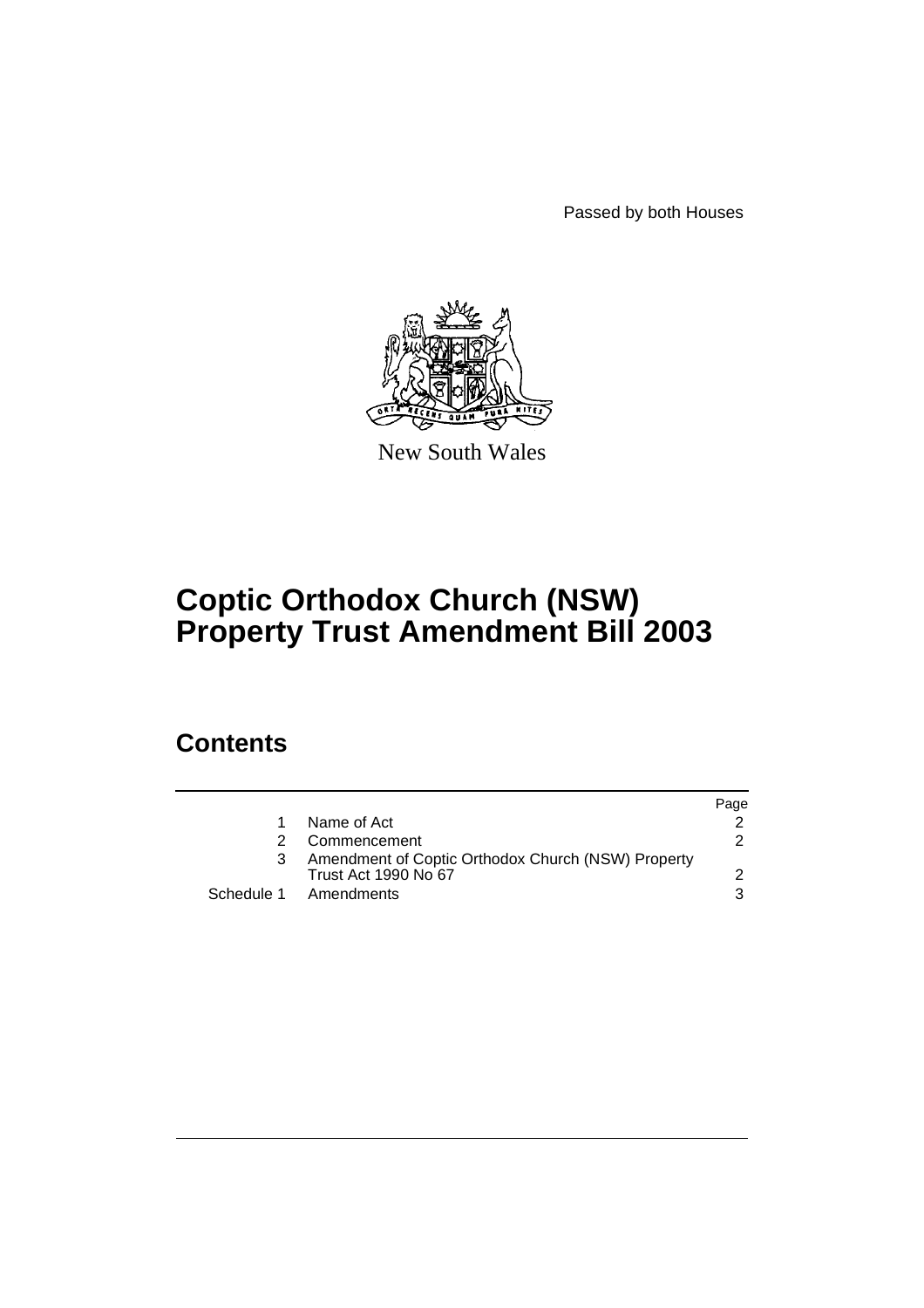*I certify that this PUBLIC BILL, which originated in the LEGISLATIVE ASSEMBLY, has finally passed the LEGISLATIVE COUNCIL and the LEGISLATIVE ASSEMBLY of NEW SOUTH WALES.*

> *Clerk of the Legislative Assembly. Legislative Assembly, Sydney, , 2003*



New South Wales

# **Coptic Orthodox Church (NSW) Property Trust Amendment Bill 2003**

Act No , 2003

An Act to amend the *Coptic Orthodox Church (NSW) Property Trust Act 1990* to make further provision with respect to the trust constituted by that Act; and for other purposes.

*I have examined this Bill, and find it to correspond in all respects with the Bill as finally passed by both Houses.*

*Chairman of Committees of the Legislative Assembly.*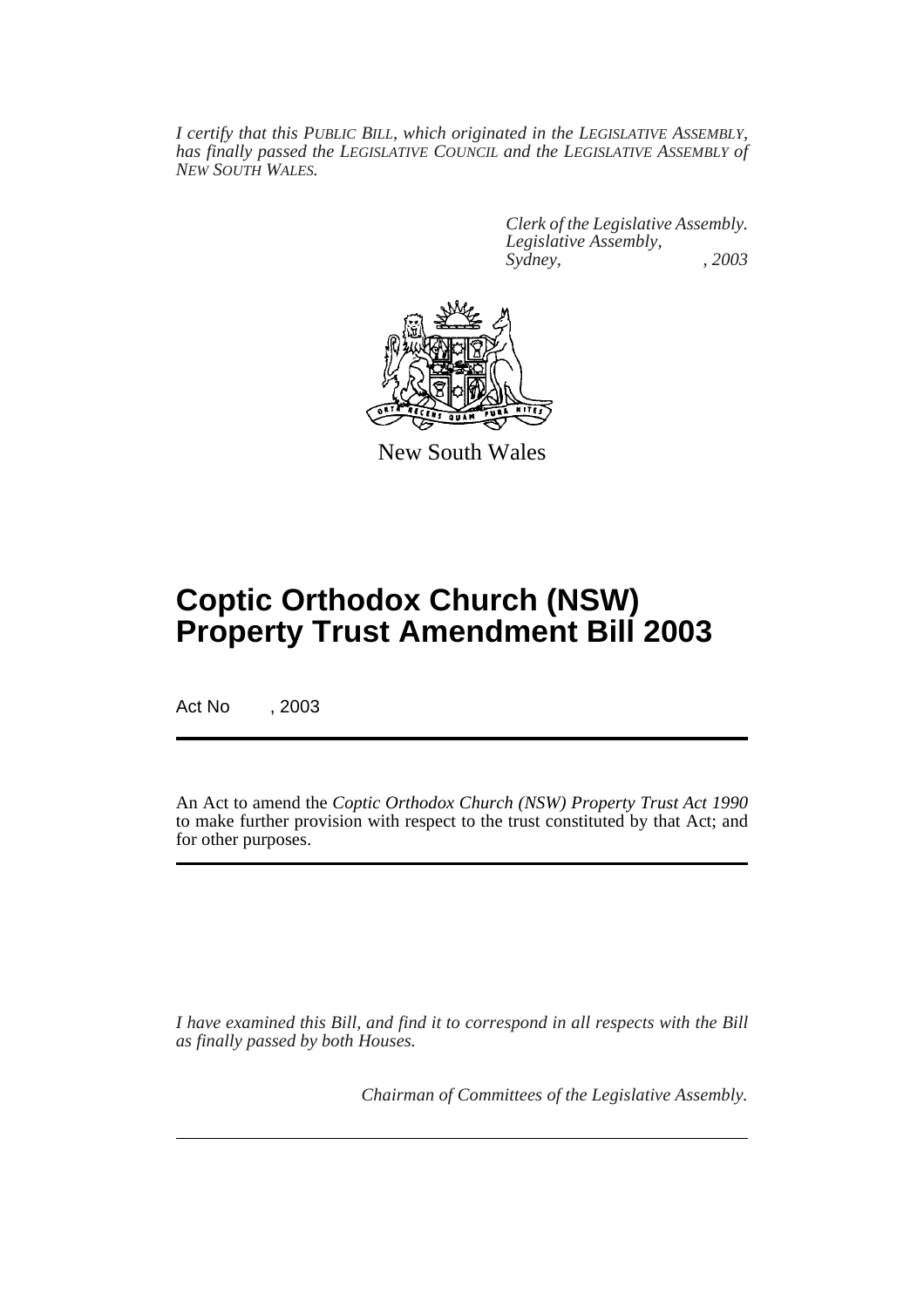## **The Legislature of New South Wales enacts:**

## **1 Name of Act**

This Act is the *Coptic Orthodox Church (NSW) Property Trust Amendment Act 2003*.

#### **2 Commencement**

This Act commences on the date of assent.

#### **3 Amendment of Coptic Orthodox Church (NSW) Property Trust Act 1990 No 67**

The *Coptic Orthodox Church (NSW) Property Trust Act 1990* is amended as set out in Schedule 1.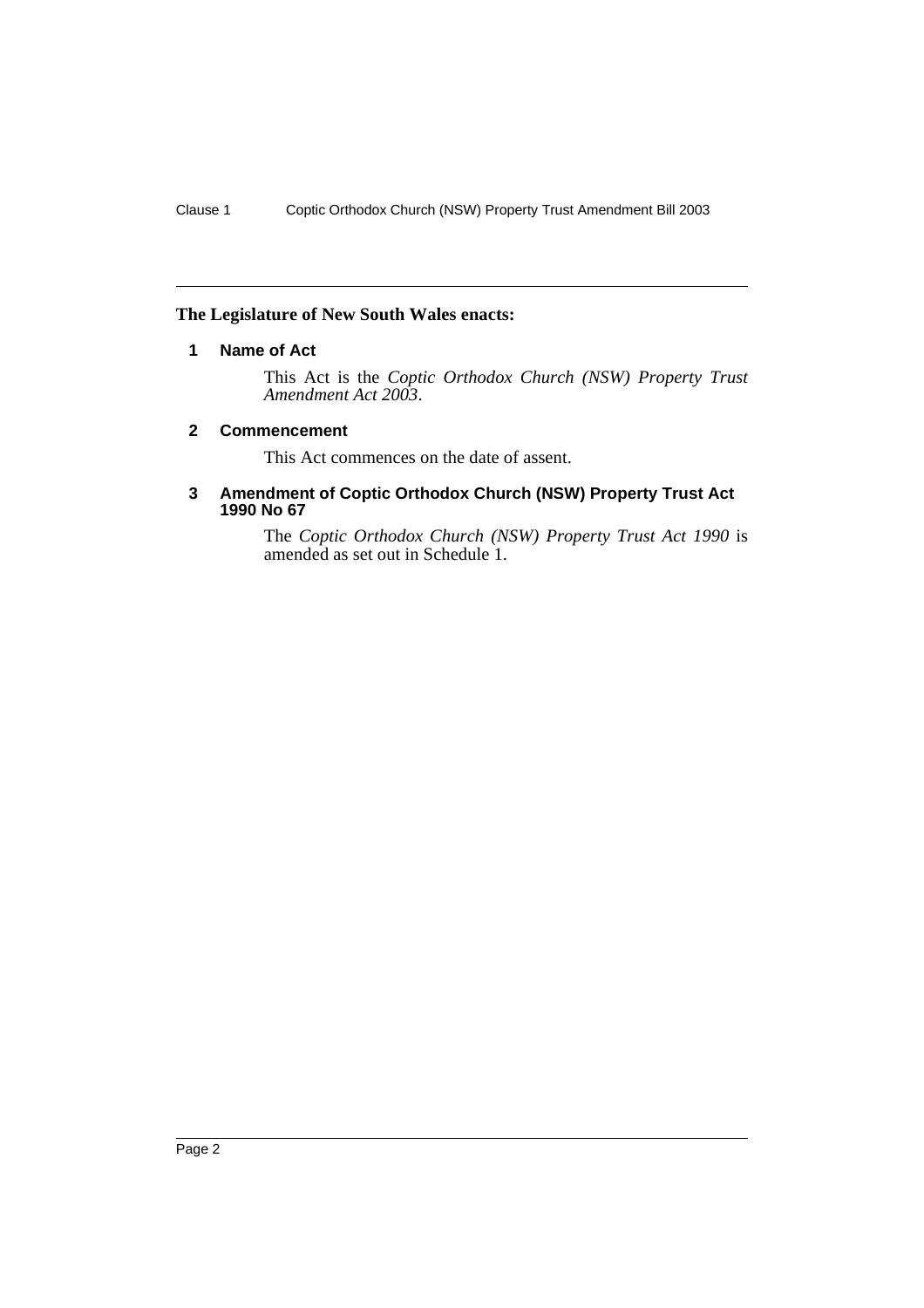Coptic Orthodox Church (NSW) Property Trust Amendment Bill 2003

Amendments **Schedule 1** and the set of the set of the set of the set of the set of the set of the set of the set of the set of the set of the set of the set of the set of the set of the set of the set of the set of the set

(Section 3)

# **Schedule 1 Amendments**

**[1] Section 3 Definitions**

Omit the definitions of *Board* and *trustee* from section 3 (1).

## **[2] Section 3 (1)**

Insert in alphabetical order:

*Bishop* means the Bishop of the Church.

## **[3] Section 3 (1), definition of "Church"**

Omit the definition. Insert instead:

*Church* means the Coptic Orthodox Churches, Diocese of Sydney and Affiliated Regions, a part of the Coptic Orthodox Church of Egypt, a hierarchical Christian body whose leader, overseer and shepherd is the Pope of Alexandria and Patriarch of the See of St. Mark, and includes any Church entity.

## **[4] Section 3 (1), definition of "Church entity"**

Omit "Secretary of the Board" from paragraph (b).

Insert instead "Bishop".

#### **[5] Section 3 (1), definition of "constitution"**

Omit "3 March 1989". Insert instead "8 October 2002".

#### **[6] Section 4 Constitution of the Trust**

Omit section 4 (2). Insert instead:

(2) The Bishop is the sole trustee of the Trust.

## **[7] Section 4 (3)**

Omit the subsection.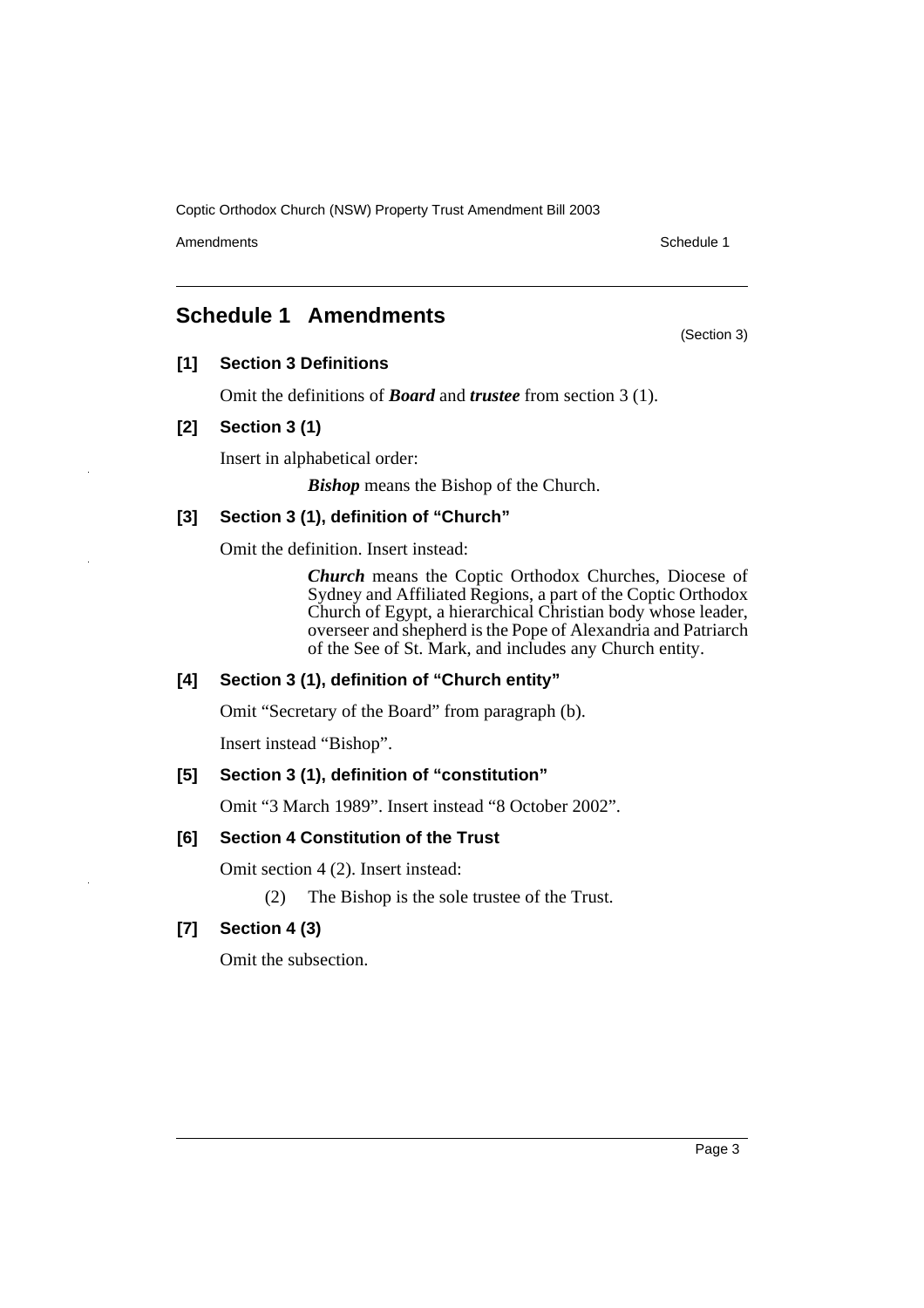Coptic Orthodox Church (NSW) Property Trust Amendment Bill 2003

Schedule 1 Amendments

## **[8] Section 5A**

Insert after section 5:

#### **5A Delegation**

The Bishop may delegate, in writing, any or all of the Bishop's functions under this Act (other than this power of delegation) to any 3 members of the General Board of the Church, one of whom is a clerical member and the other two of whom are lay members.

## **[9] Section 12 Variation of trusts**

Omit "by resolution" wherever occurring in section 12 (1), (4) and (5).

## **[10] Section 12 (2) and (3)**

Omit "resolution" wherever occurring. Insert instead "declaration".

## **[11] Section 12 (5)**

Omit "a resolution". Insert instead "a declaration".

#### **[12] Section 13 Trust may act as executor, administrator or trustee**

Omit section 13 (2). Insert instead:

(2) On behalf of the Trust, a person employed by the Trust may, if authorised in writing by the Trust for the purpose, swear an affidavit, make a declaration or statement, give security and do any other act or thing that is, by any charter, Act or rule of court, required to be done by a person applying for or granted probate or letters of administration, or administering a trust, as the case may be.

#### **[13] Section 15 Seal**

Omit "secretary of the Trust" from section 15 (1). Insert instead "Bishop".

## **[14] Section 15 (1) (a)**

Omit "a resolution of".

#### **[15] Section 15 (1) (b)**

Omit "2 trustees". Insert instead "the Bishop".